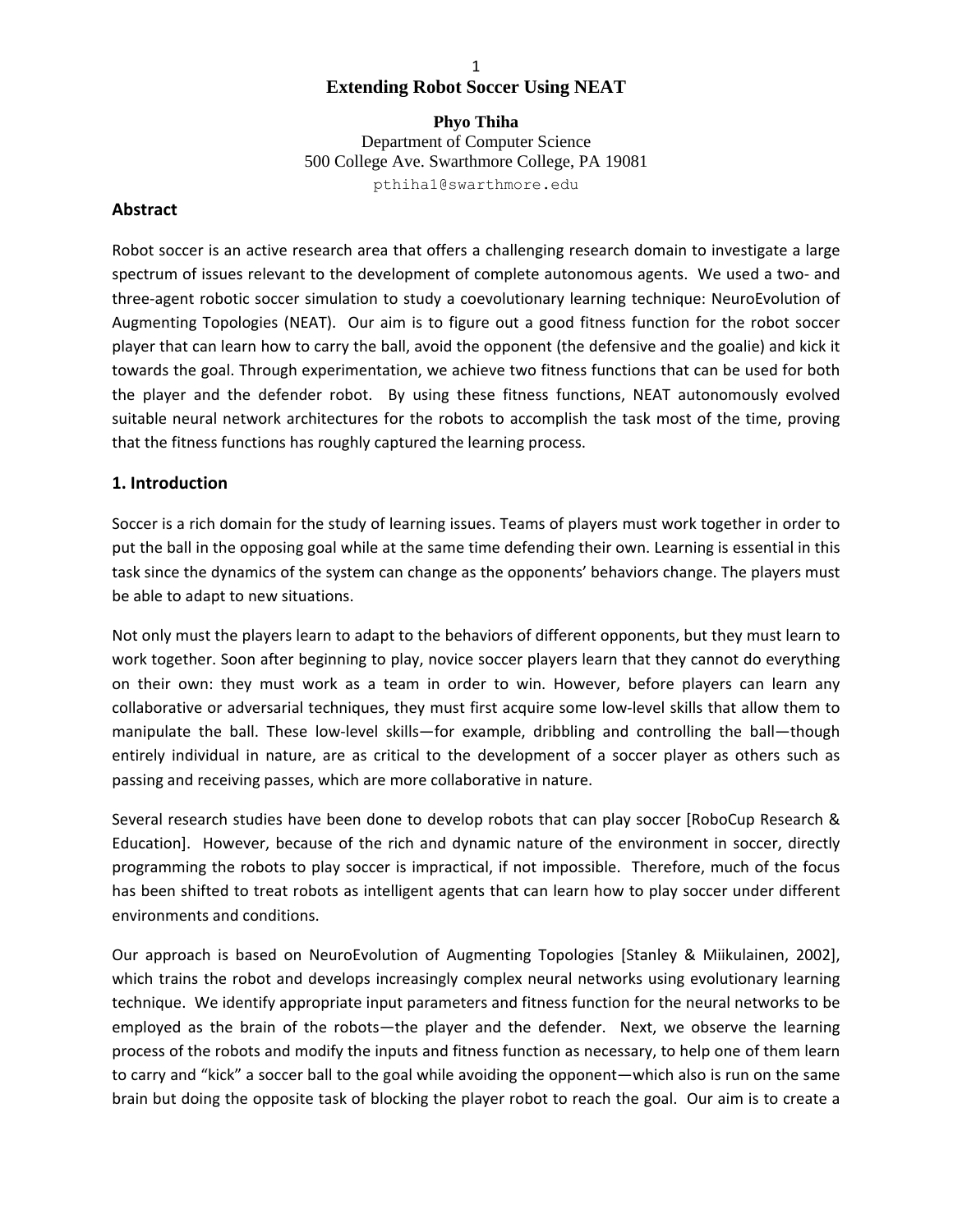full team of agents that use learned behaviors, at several different levels, to reason strategically and play an entertaining soccer match.

In this paper, we present detailed experimental results of our successful use of autonomously‐evolved neural networks for learning a low‐level behavior. This learned behavior of carrying and kicking a ball towards the goal is a crucial step in the direction of developing soccer robots that could perform more sophisticated strategies. We illustrate how evolving the robot's neural architecture using a relatively simple fitness function can achieve a somewhat sophisticated behavior in both the player and the defender robots.

# **2. Related Work**

Evolutionary robotics is a technique for the automatic creation of autonomous robots. Inspired by the natural evolution principle "Survival of the Fittest", it views robots as autonomous artificial organisms that develop their own skills in close interaction with the environment and without human intervention.

In evolutionary robotics, an initial population of artificial chromosomes, each encoding the control system of a robot, is randomly created and put into the environment. Each robot is then free to act move, look around, reach etc.—according to its genetically‐specified controller while its performance on various tasks is evaluated by a fitness function, usually defined by the human engineer. The fittest robots then reproduce by swapping parts of their genetic material with small random mutations. The process is repeated until the birth of a robot that satisfies the performance criteria.

One of the evolutionary techniques employed in robotics is NeuroEvolution of Augmenting Topologies (NEAT)—developed by Stanley and Mikkulainen—which evolves network weights and structure, attempting to strike a balance between the fitness and diversity of evolved neural architecture of the robot. NEAT is based on three key ideas: tracking genes with historical markings to allow crossover between different topologies, protecting innovation via speciation, and building topology incrementally from an initial, minimal structure.

In particular, NEAT builds neural networks using a novel evolutionary algorithm, *complexification,* which starts with a small set of nodes and add more nodes as well as connections throughout the evolution to come up with more sophisticated solutions to the problem. NEAT, unlike other evolutionary algorithms, does not erase the architecture of the neural network each generation but rather builds up on existing strategy by adding new structures without dramatically changing the existing representation. Therefore, even if an optimum solution to a problem is reached, new nodes can be added to open up higher dimensional space where better solutions may exist. One of Stanley's experiments with NEAT includes simulation of robot duel, where robot controllers compete for a limited resource in a given environment for their survival. The experiment shows that robots exhibit sophisticated strategies that resulted from complexification of their genomes throughout the evolution process. Moreover, on simple control tasks, it was shown that NEAT algorithm often converges to effective networks more quickly than a variety of other state‐of‐the‐art neuro‐evolutionary techniques [Stanley et al., 2002d and Talyor et al., 2006].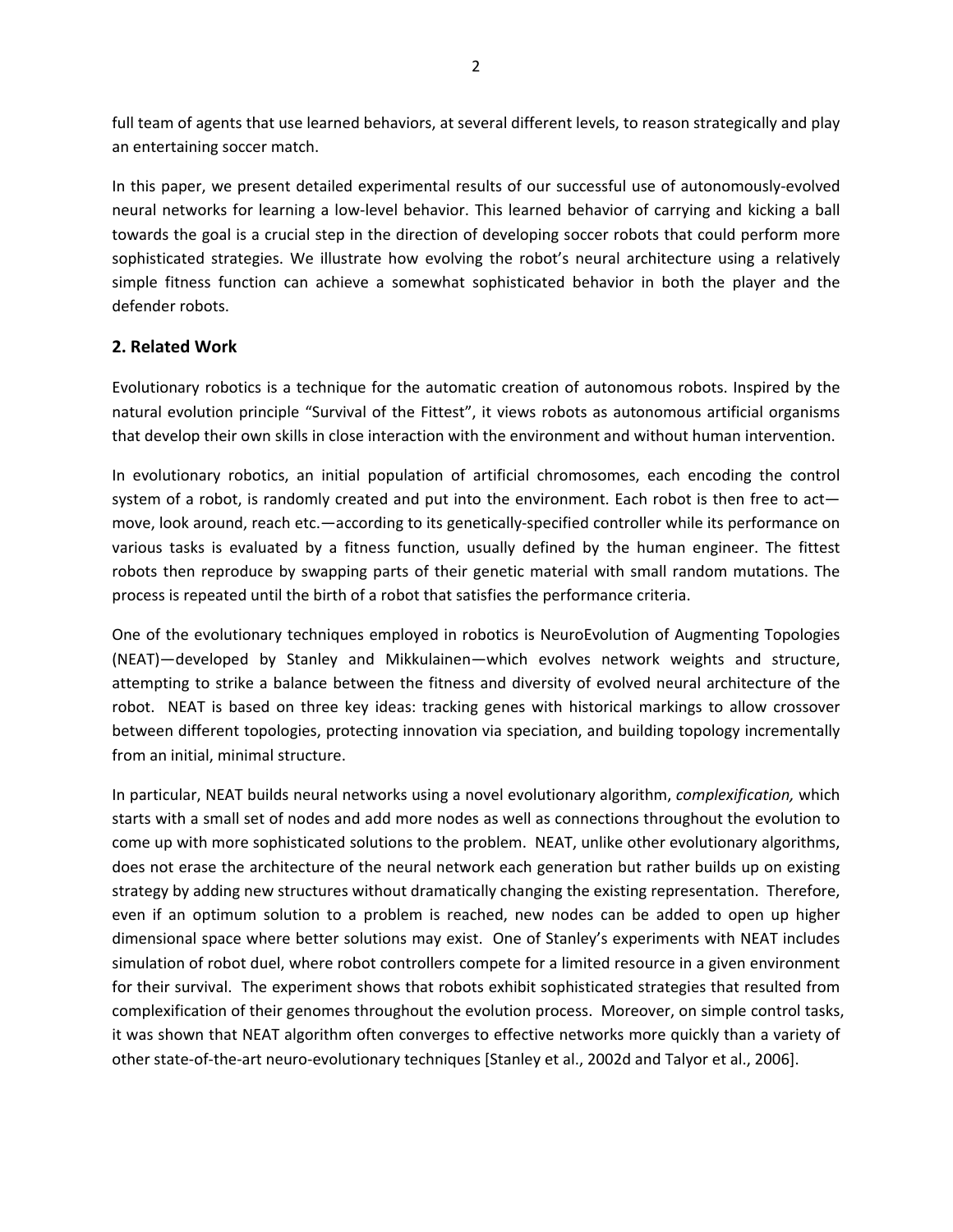Encouraged by NEAT's success in evolutionary learning, we employed it on a robot soccer player in a simulated environment for our midterm project [Thiha, 2009]. The goal was to evolve a brain that will drive the robot to carry the ball towards a colored wall, which is designated as the goal. In our midterm experiments, unlike Stanley's duel robots, we did not have a competitor for our soccer robot so there was no coevolution, and the robot rather evolved alone using the fitness function defined by us. In contrast, we decided to increase the difficult level of the learning by the player robot by having a goalkeeper robot in front of the goal as a distraction and have the player coevolve with the defender to perform different goals for their survival.

In fact, NEAT has been applied to keepaway task in robot soccer (Whiteson et al., 2007). In keepaway, one team of agents, the keepers, attempts to maintain possession of the ball while the other team, the takers, tries to get it, all within a fixed region; the keepers try to complete as many passes as possible while preventing the ball from going out of bounds and the taker from touching it. In their paper, Whiteson et al. presented three studies that compare, contrast, and combine evolutionary and temporal difference (TD) methods for controlling robot actions with reinforcement learning. The first of their studies was related to soccer and NEAT, in which NEAT was applied to 3 vs. 2 keepaway task and compared against the performance—which is measured by the mean ball hold time of a 3-robot team of a TD approach. In particular, they trained NEAT with initial population of 100 neural networks, each with 13 inputs, one for each state feature, and three outputs, one for each action such as passing and receiving the ball. The experiment demonstrated that NEAT can outperform TD method—namely, Sarsa (Sutton & Barto, 1998)—in difficult tasks, although NEAT was found to be more computationally intensive. Moreover, they also observed that NEAT's performance improved more when noise in robot actuators was removed; in other words, they found that NEAT learns much quickly and performs much better if the task is more deterministic.

While our experiment and Whiteson's first experiment share a common testbed—a robot soccer system—our goal is not to compare, combine and improve the machine learning techniques; instead, we are curious about the relation between the fitness function and the learning process, and the qualitative performance of NEAT. Another minute difference is that although our environment is relatively simple with at most three soccer robots in the environment, we do not eliminate the noise in our sensor, the camera. However, both Whiteson and we believe that evolutionary methods can optimize the learning and can find the best solution in the search space.

A similar work to ours has been done in the past [Ciesielski & Lai, 2001]. Their experiments were also conducted in a simulation environment but with one robot and a ball. The aim of their work was to learn a behavior in which a player, which is located to be able to see the ball, should go to the ball, dribble it towards the goal and score a goal—which is a lot similar to what we did in our midterm project. In their experiments, they also used composite fitness function which is different from a goal‐only fitness function, where the number of goals scored in a fixed time period or the time taken to score a goal is used as the fitness measure. On the other hand, in composite fitness function, important features such as being near the ball, kicking the ball, being near the goal and kicking a goal are combined into one overall measure of fitness. The difference between our work and Ciesielski's is that they used a fixed neural network architecture—6 inputs, 3 hidden and 4 output nodes—which they obtained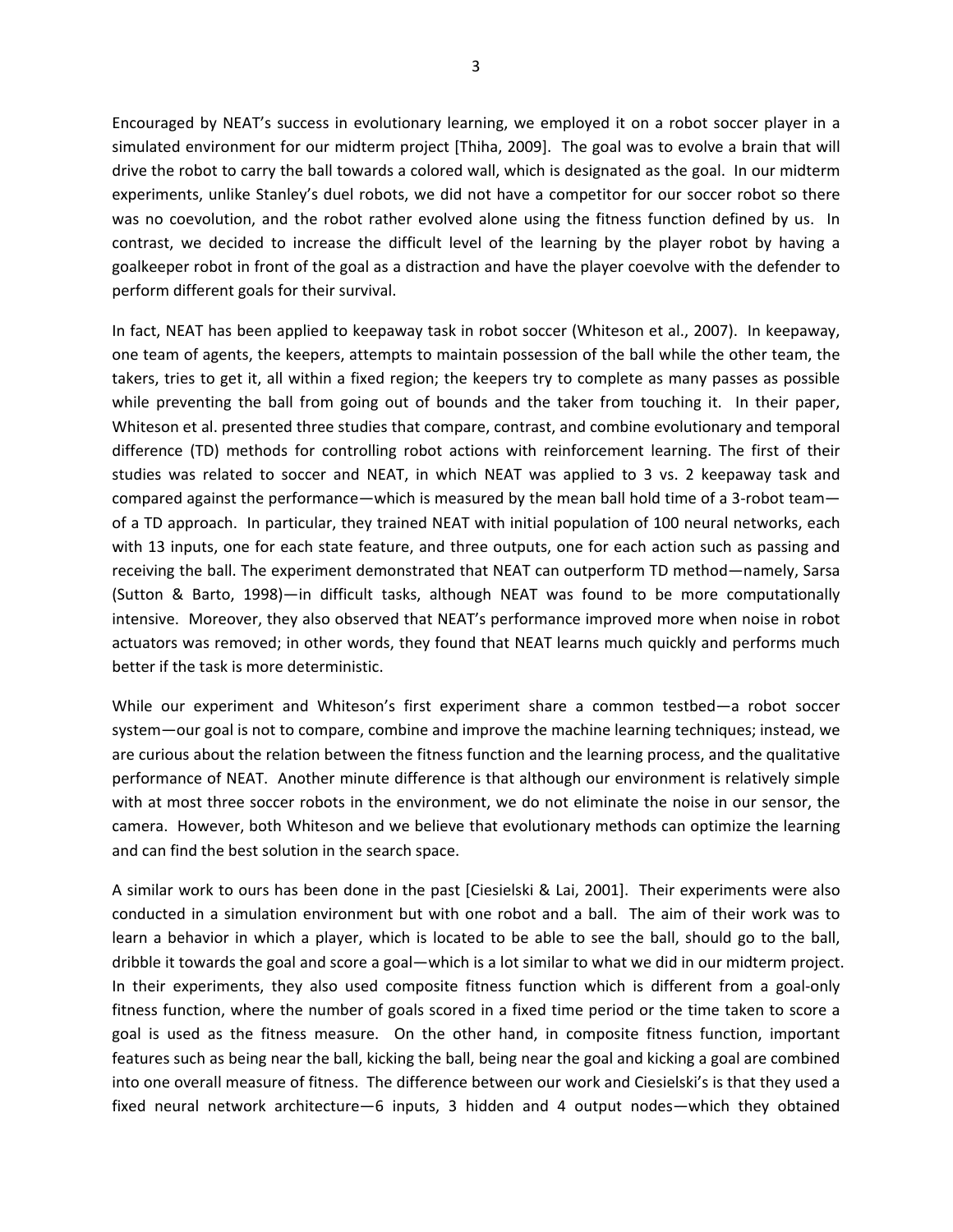through experimentation whereas we constructed neural network using NEAT, which dynamically adjust and build the appropriate architecture during the training process. Ciesielski et al. concluded that although their simulation robot show some rudimentary dribbling and scoring skills, the overall training period is long—and therefore, discouraging—and as a result, cannot be used for online soccer game where computation has to be done instantaneously; they even suggested finally that using goal-only fitness function could bode better. Although we did not aim to implement dribbling behavior in our robot, we found that composite function is enough to achieve the detecting, carrying, kicking and scoring behavior in the player robot.

### **3. Experiments**

As in our midterm project, we used Python Robotics simulator (Pyrobot Simulator) [Blank et al., 2003] as our platform for experiments. We increased the size of the world in the experiments to make room for three robots. We used the red-colored puck as the soccer ball which is initially located at a fixed location in each experiment run.

The source code for NEAT was obtained from Google™ Code (Neat-python, 2008) and Professor Meeden modified it so that it can be run on the background of the Pyrobot simulator. In all of our experiments, we left most of the configurations of the NEAT intact. For example, several activation functions are available in NEAT but we decided to use "tanh" because it returns the value ranges between ±1 and therefore, can be directly used as motor values. The maximum fitness threshold and population size are set to '100,000' and '30' respectively for all the experiments whereas the number of nodes varies for some experiments. Initially, the number of input node is set to 7 with no hidden nodes and 3 output nodes.

Our experiments can be divided into two major phases. In the first phase, we have two robots, one of them designated as a goalie and a player with the wall behind the goalie colored in blue as a goal (see figure 1 a). The purpose of the first phase is to see if our player robot can carry the ball, avoid the goalie and finally kick the ball towards the goal. We employed "Pioneer" robots attached with a camera and a gripper as both the goalie and the player. The gripper is supposed to act as substitute for the feet—to contain the soccer ball while carrying or in the case of the goalie, to contain the ball. The ball is always positioned in the middle of the world, and the robot is randomly positioned behind the ball with its head randomly oriented, but within some restrained degree, toward the ball<sup>1</sup>. This initial configuration of the player robot and the ball is necessary to make sure that the player—and therefore, NEAT—can easily see the ball and learn to detect the ball quickly.

In the case of the goalie, we did three different types of experiments with its initial configuration as well as how it moves. The first is a simple static position where the goalie is located at random location in front of the goal with random orientation just to keep the player distracted from the goal. The second is to move the goalie along the vertical line (see figure 1 b) in front of the goal. Next, is the most

<sup>1</sup> Sample figures of the possible initial locations and orientation of the ball and the player robots can be seen in our midterm project paper [Thiha, 2009].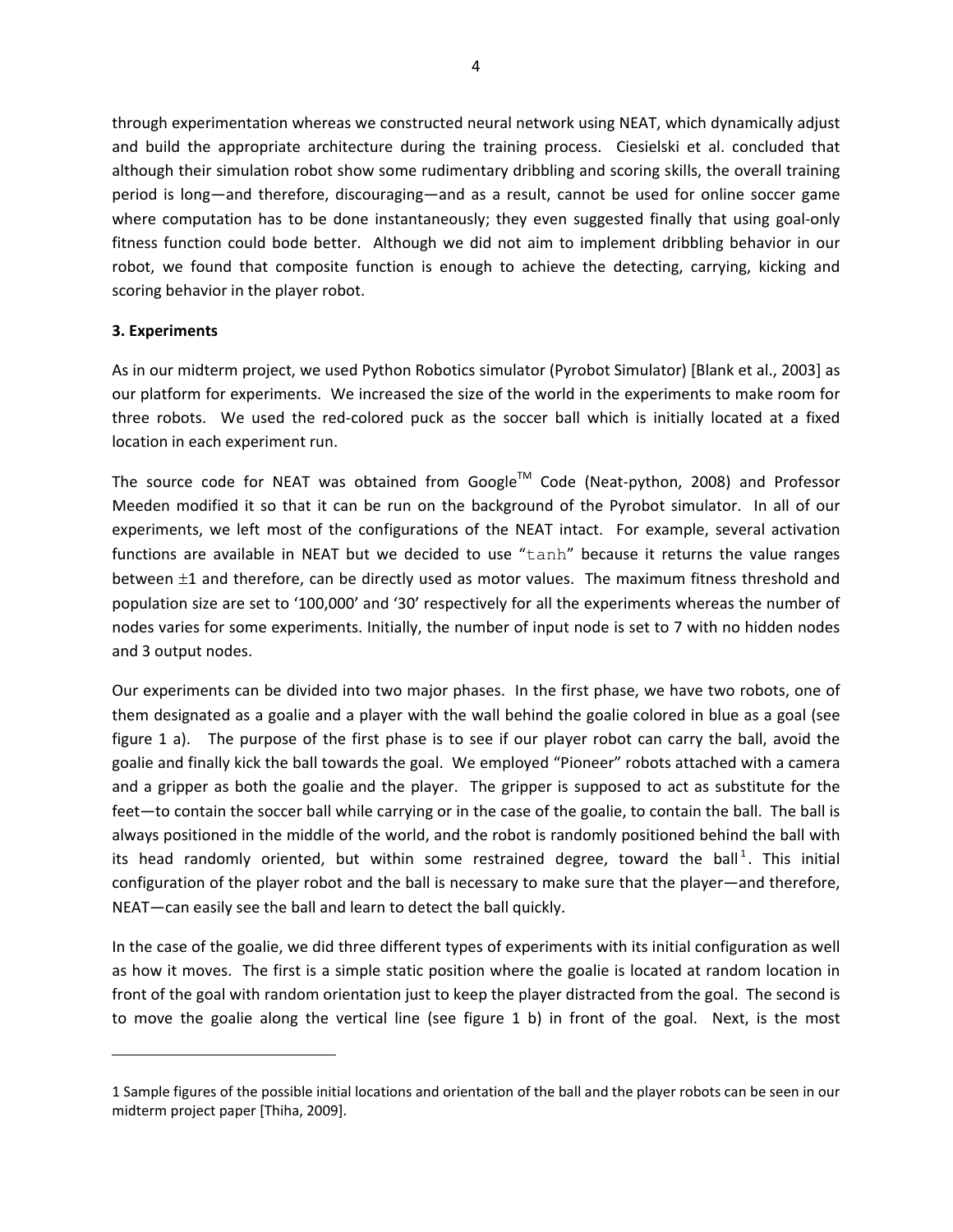sophisticated of all where the goalie will look out for the ball once it enters the goal box area; if it passes the edge of the goal box, the goalie is repositioned back to the front of the goal. We hand coded the goalie's movement to achieve these behaviors.

Intuitively, we would like our player robot to be able to detect and track the ball; therefore, we decided to obtain center coordinates of the ball seen in the camera. To see the ball and track its position, we used image processing method in Pyrobot called " $b$ lobify", to form a blob when the camera sees the the ball, and retrieve the center of the blob in relation to the camera's frame of coordinates. We also wanted to know if the robot is approaching the camera, which is obtained by tracking the area of the ball and see if it is getting bigger. As the robot gets closer to the ball, we would like the robot to touch the ball. We were able to tell if the robot is in contact with the ball by using the gripper sensor. To detect the ball within the gripper, we used Pyrobot gripper device's built in method namely, "getBreakBeam('inner')". Once the robot has the ball or can keep track of it, we would like it to carry the ball towards the goal. Thus, we also check if the goal is visible in the camera. Since it is also important to know where the goalie is located in relation to the player robot, we calculate the distance between the two. These last three pieces of information that we collect are global: the distance from the robot to the ball, the ball to the goal and that from the goalie to the robot.



**Figure 1 a)** A sample world configuration for phase 1 where the player is equipped with gripper (The red "dot" in the middle is the ball, the robot's camera visibility range is in "purple" and the blue wall on the left is the "goal") **b)** Approximate drawing showing possible initial configurations of the ball, the goalie, and the player for phase 1.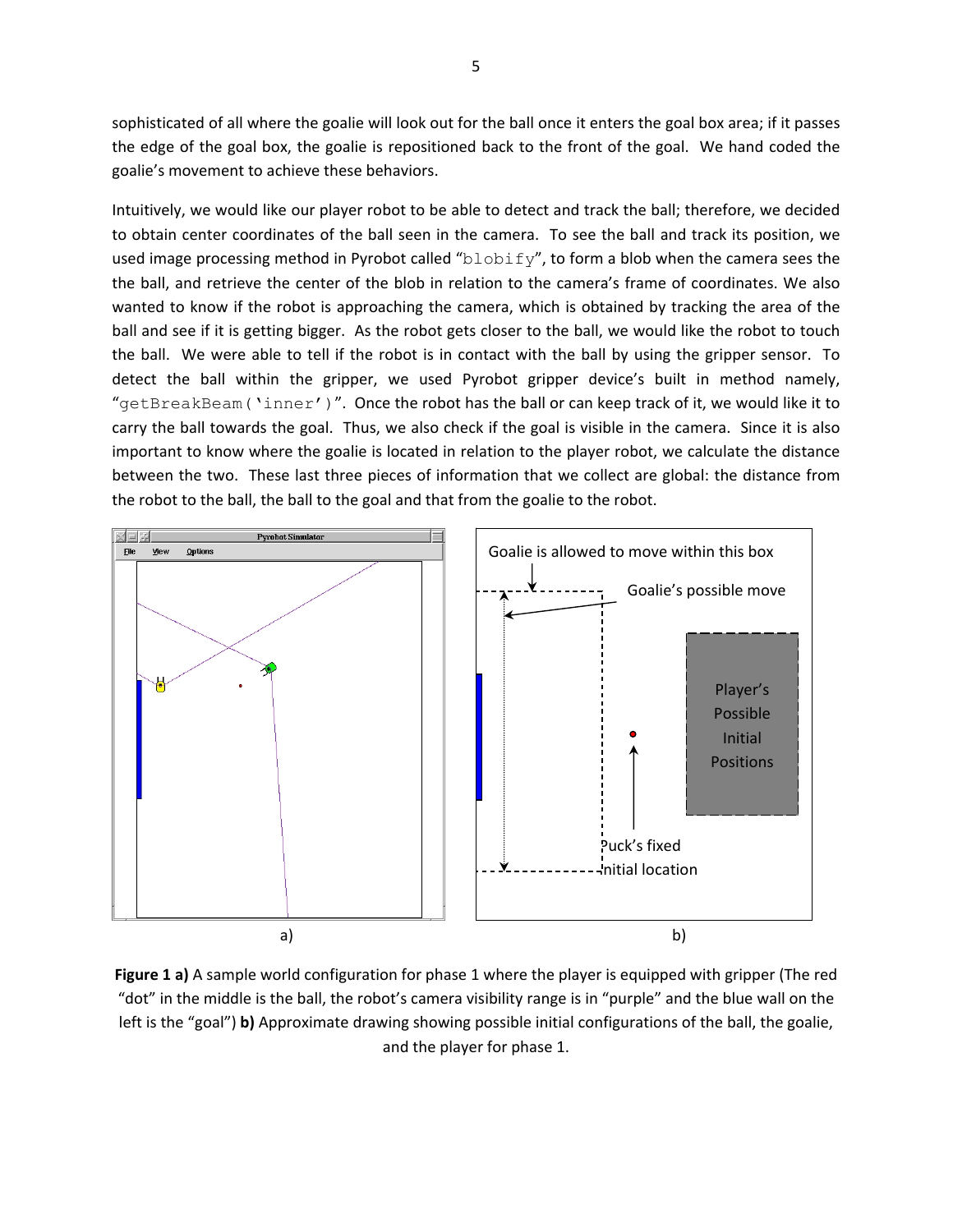Based on the experience in the midterm project, we have the number of initial input nodes up to seven in our experiments including: an input with binary value to describe if the player robot sees the goal, an input carrying the information of the distance between the ball‐to‐player, and four inputs that carry the information of where the ball is seen in the camera of the player (see figure 2 a and b). Only one of the four camera inputs is activated at a time depending upon where the ball is located in the camera: left, right, middle or none. The value of that input is a ratio of the field's width to the ball‐to‐robot distance. The location of the ball in the camera is obtained by calculating the center coordinate of the ball seen. The input node for gripper is of binary nature, indicating whether the ball is in the gripper using '0' and '1'. The input node for the distance between the ball‐to‐player, was necessary to keep at least one input node that has non‐zero values—and therefore, feeding the neural net with at least one input. As for output, we have three, one each for the left and right motors and one for the kicking action. The kicking action—which is also hand coded—is activated once the corresponding output node is above some arbitrary threshold—in our experiments, it was '0.5'.



**Figure 2 a)** A sample world configuration for phase 2 where the defender is installed (The red "dot" in the middle is the ball, the robot's camera visibility range is in "purple" and the blue and purple wall on the left and right respectively are the "goals") **b)** Camera view as seen by the player robot. All three robots are equipped with camera as their main sensor. Here, the red rectangle represent the ball's area and location seen in the player's camera, the grey being the defender, the yellow the goalie and the blue the goal.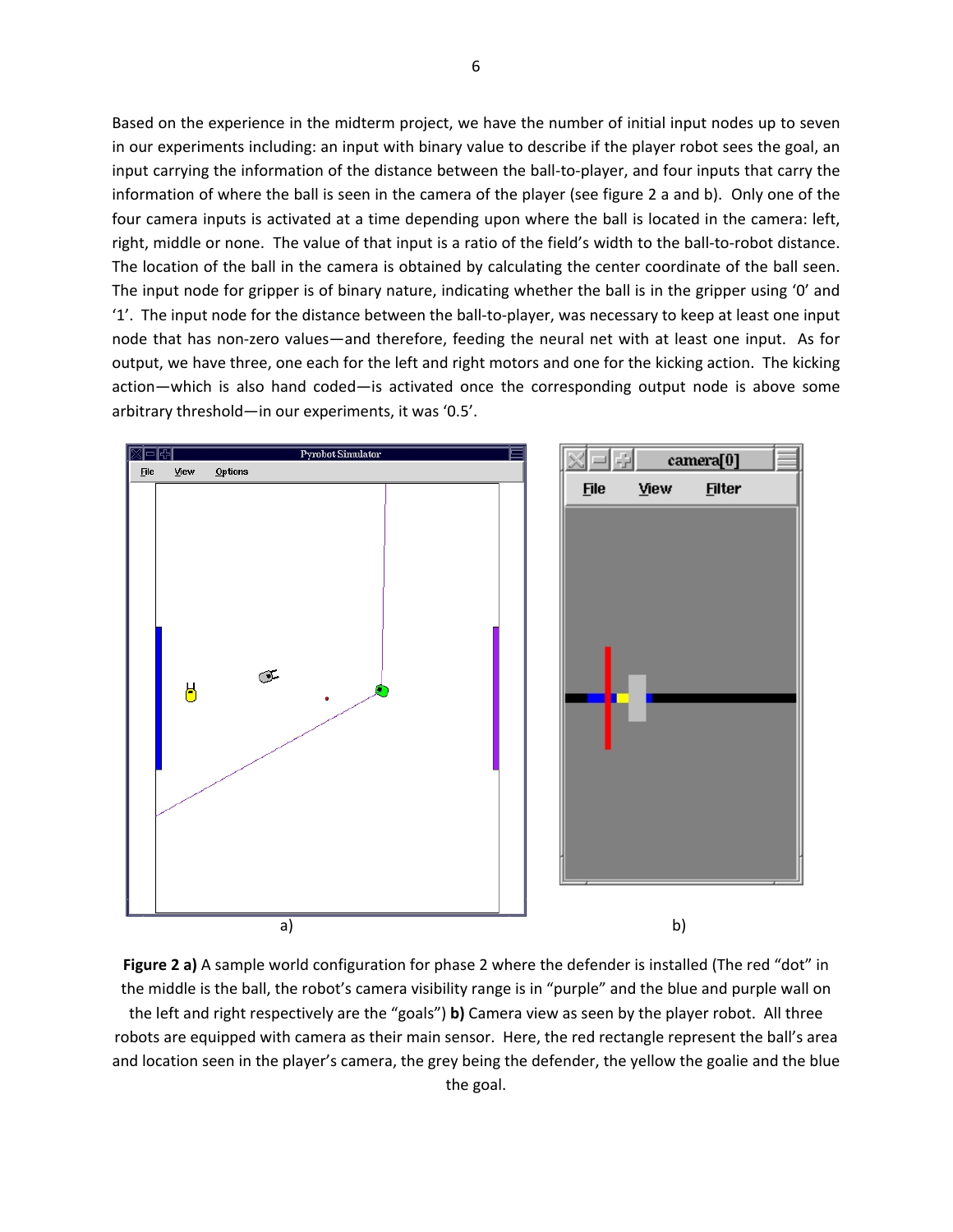The second phase of the experiment is more complicated. We installed another "Pioneer" robot to act as a defender which we positioned in front of the goalie, near the edge of the goal box at random initial position. The defender's behavior is not hand coded but rather controlled by a brain that we evolve with a different fitness function that we derived from our midterm project. A minor edition to the environment is a wall, colored purple, that will acts as a target to which the defender robot is trained carry the ball towards (see Figure 2 a). The rest of the implementation is the same as in phase 1 with the goalie still operating with hand coded ball-tracking-and-hunting algorithm while the player is evolving its brain to drive and kick the ball towards the goal.

The most successful fitness functions of the player and the defender robots are as shown below.

| FitnessFunction_Player                        | FitnessFunction Defender                      |
|-----------------------------------------------|-----------------------------------------------|
| baseScore = $1.0$                             | baseScore = $1.0$                             |
| score = $0.0$                                 | score = $0.0$                                 |
| if ball in the middle of the camera, then     | if ball in the middle of the camera, then     |
| score = baseScore $*$ 2                       | score = baseScore $*$ 2                       |
| else if ball on the left of the camera, then  | else if ball on the left of the camera, then  |
| score = baseScore $*1$                        | score = baseScore $*1$                        |
| else if ball on the right of the camera, then | else if ball on the right of the camera, then |
| score = baseScore $*1$                        | score = baseScore $*1$                        |
| if ball in the gripper, then #excluded if gri | if ball is closer to robot, then              |
| score = baseScore $*$ 3 #-pper doesn't exist  | score = baseScore $*$ 3                       |
| if robot is closer to the ball, then          | if ball closer to the goal, then              |
| score = baseScore $*$ 3                       | score = baseScore $*$ 6                       |
| if ball is closer to the goal, then           | if ball in the gripper, then                  |
| score = baseScore $*$ 6                       | score = baseScore $*$ 4                       |
| if goal area seen $> 10$ , then               | if goal in sight, then                        |
| score = baseScore $*$ 2                       | score = baseScore $*$ 6                       |
| <b>else if</b> goal area seen $>$ 100, then   | if robot is closer to the goal, then          |
| score = baseScore $*$ 4                       | score $\leftarrow$ baseScore $*$ 3            |
|                                               |                                               |

 (a) (b)

**Figure 3** Two core fitness functions used in the experiment for **a)** the player robot and

**b)** the defender robot

Each experiment has 30 individual chromosomes per generation, and each individual was run for 3 trials, each of them lasting 250 time steps. However, due to the steps given for the hand coded goalie's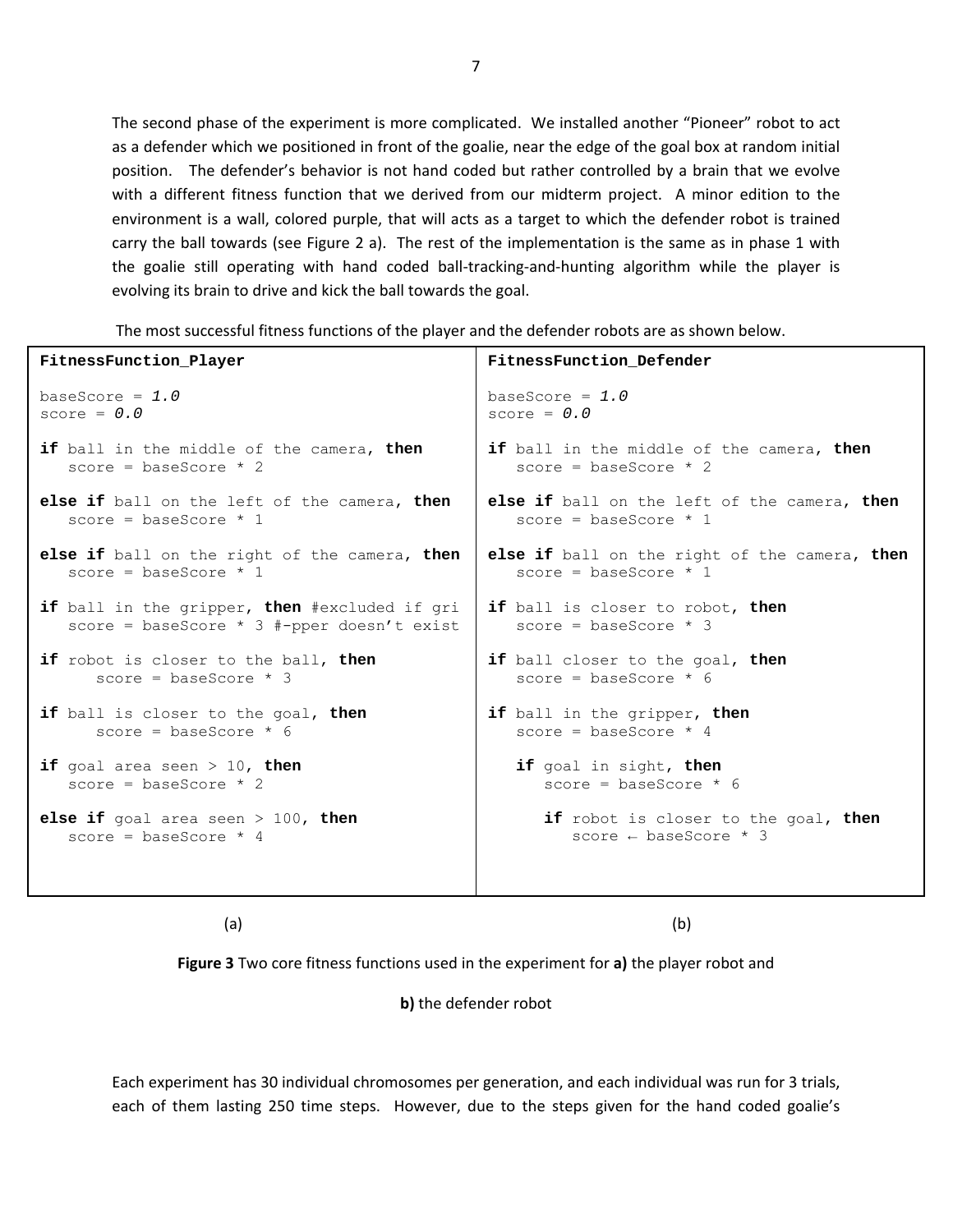movements, each generation took about an hour to finish. For the first phase, we did eight experiments in total to achieve the satisfactory performance from the player robot whereas in the second phase, it took as about ten experiments to see desirable improvement.

### **4. Results**

Having had an experience with NEAT and Pyrobot in the midterm helped the speed of experimentation process. Based on our knowledge from the midterm, we knew that we need to feed non-constant values—the ratio between the field's width and the ball‐to‐robot distance—to the inputs of the player and the defender that has to do with tracking the ball in their cameras to make sure that the robots keeps moving and exploring their environment.

During the first phase experiments, the player was able to achieve the task of carrying the ball towards the goal almost all the time when the goalie is either static or just moving along a vertical trek in front of the goal. It's not surprising because we already accomplished carrying the ball towards the goal in our midterm project and the goalie is too naïve to provide a threat to the player's operations. Only at certain times, the goalie moving will knock the ball out from the player's view or block the player to deter it from going to the goal (see figure 4 a). But this happens with chance, and was not a strong proof that we achieved what we wanted.



**Figure 4 a)** The goalie blocking the player from reaching the goal **b)** The player getting stuck with the ball within its gripper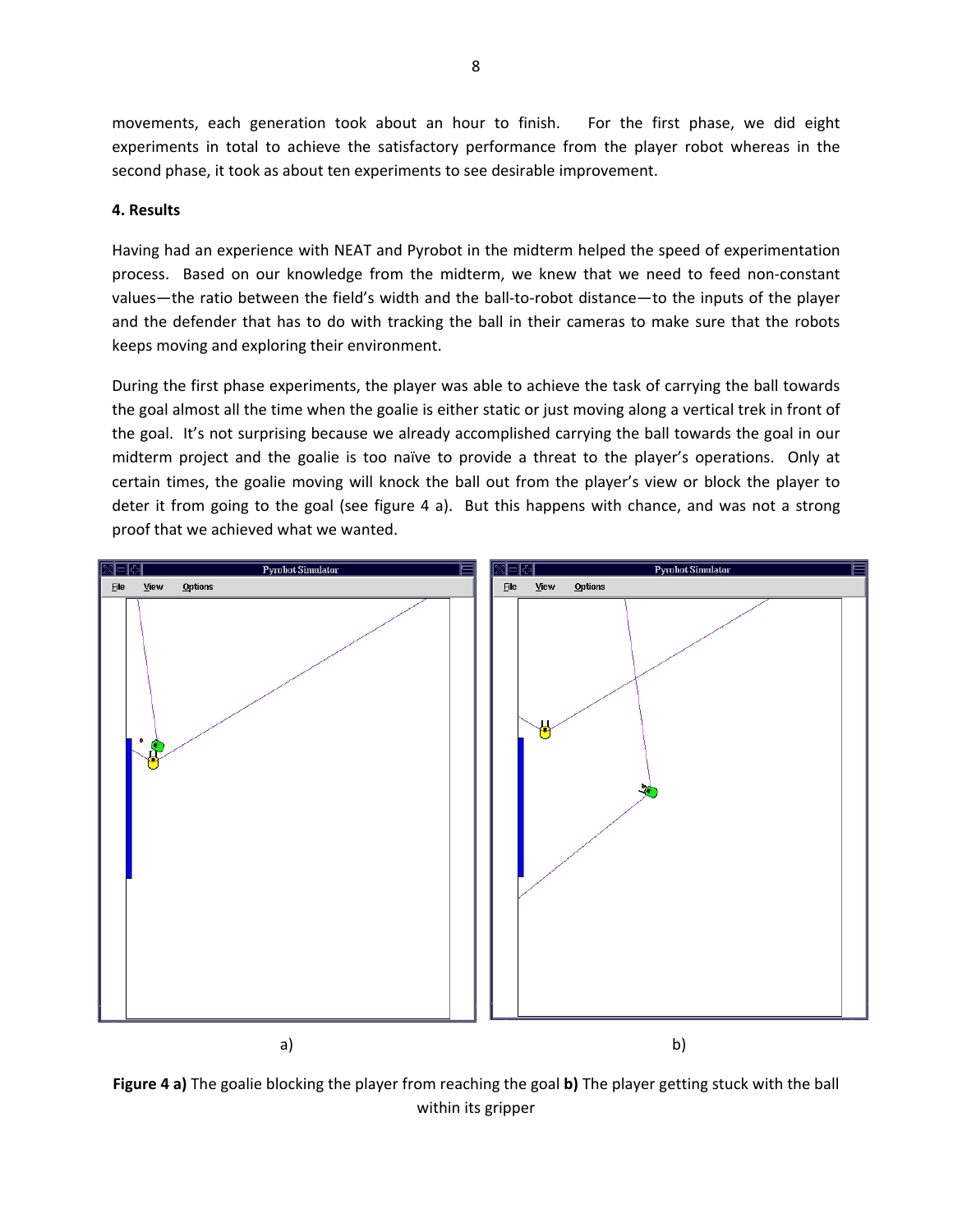Besides, we found that the player robot is stalled whenever it tries to turn when the ball is within its gripper or just next to the gripper (see figure 4 b). Moreover, the robot is sometimes fixated on having the ball within its gripper more so than driving it towards the goal. Therefore, we finally decided to take the gripper off which we can afford to do now because our goal has changed from carrying the ball towards the goal to kicking it. This method worked satisfactorily but when the ball is next to the robot's body, it didn't seem to work. To work around this, we inserted a hand-coded action in each time step, which checks if the robot is blocked for a certain amount to steps and if so, back off and turn the player robot a bit to get out of the situation.

However, when the goalie is "alive"—that is, when it runs along the vertical trek when the ball is outside of the goal box, but actively hunts the ball if it enters the goal box, we find more interesting behaviors. Sometimes, the player robot would lose track of the ball and slip the ball inside the goal box, which is easily retrieved and pushed outside of the goal box by the goalie (see figure 5 a). Sometimes, the player robot would sometimes carry the ball in the box and when it cannot see the goal area fully in its camera—because the goalie is blocking part of it—the player will turn its direction a bit to stay away from the goalie; then depending on the amount of direction it turns, the player may or may not successfully score the goal.



**Figure 5 a)** The goalie reaching the ball before the player **b)** The ball is not inside the goal box, and therefore, the goalie is not activated and if the player carries it inside the goal box and kicks the ball, it has a lot of potential to create a goal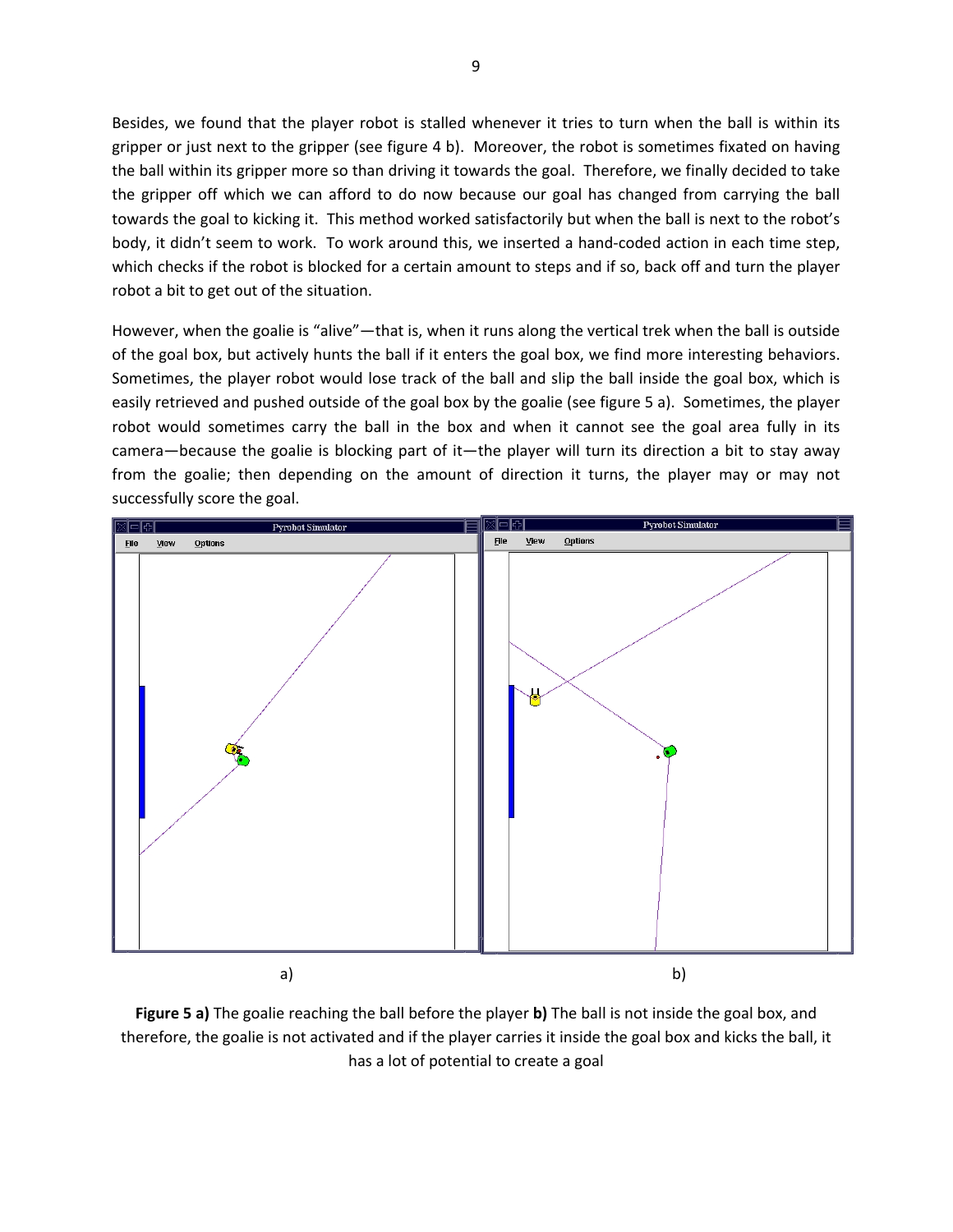Kicking action was achieved by adjusting the threshold for the third output during multiple experiments. The disadvantage of kicking action was that it can happen anytime—we have not found a way to control when to let it occur—and if it happens at the beginning of the trial, the player will most likely lost the ball since it has already pushed the ball inside the goal box and the keeper will sure try to grab it first. There can be times when the kicking helps, usually if it happens within the goal box, depending on where the player robot is headed (see figure 5 b).

When we installed the defensive player in the second phase, we expected an easy transition since we thought that as long as we used the fitness function from the midterm to develop the brain for the defender and create a colored goal at the opposite end of the field, we'd achieve the task easily. However, it turned out to be an underestimation. First of all, the defender and the goalie were tightly packed in the goal box since it is their starting position. Therefore, the movements of both were sometimes constrained space-wise; we tackled the problem by extending the width of the field and therefore, the defender had enough space to move around while training.

Moreover, since both the defender and the players were evolved at the same time with relatively similar fitness function, they both seemed to have equal chance of getting the ball. As a result, the training process of both seems unable to overcome the distraction from each other. We solved the problem by only allowing the defender to move once every four time steps so that the player has a priority to move, train and learn first how to maneuver with the ball. Although we did all of these fixes and other minor adjustments such as trying out different weight for fitness scoring scheme and different input and output threshold, the player never learned how to dribble—which is carry the ball around the opponent. This is not surprising to us since we no longer use grippers—which we initially hope will help us carry the ball but turned out to be hindering the robot's movement.

An interesting behavior displayed by the player robot in the second phase experiments is that it tends to activate the kicking action a lot, albeit at arbitrary places. Therefore, if it touches the ball first (before the defender), carries it towards the goal box and activates the kicking action, the chance of scoring a goal is highly probable (see figure 6 a and b). On the other hand, in some few cases, the player may never kick and will depend on carrying the ball to the goal. Though it may seems arbitrary, we empirically find that the player can score a goal with minimum of 60% accuracy if chromosomes 26 and above of later experiments were used.

We also present a couple of interesting average fitness and phenotype diagrams in figure 7 and 8 respectively.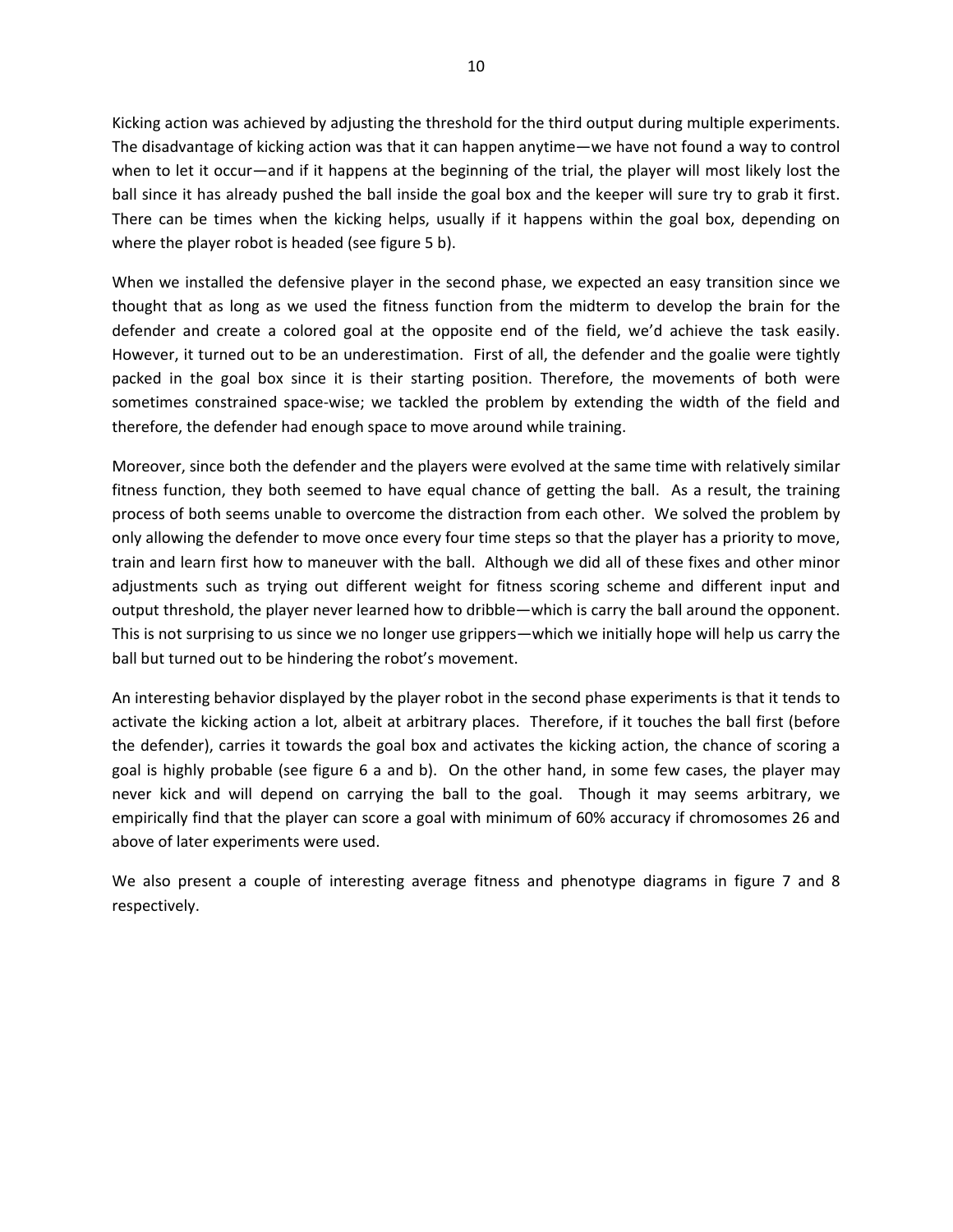

**Figure 6 a)** The player carries the ball into the goal box, the goalie got activated and the defender lost sight of the ball while turning around; however, this event may not produce a goal since the player robot—the green one—is facing in the wrong direction from the goal **b)** The player lost sight of the ball and the defender approaching it; no chance of creating a goal



**Figure 5 Average** fitness for a) the player robot and b) the defender robot. We can see that the score of player robot fluctuate too much especially because it has kicking action which doesn't guarantee the best fitness score all the time.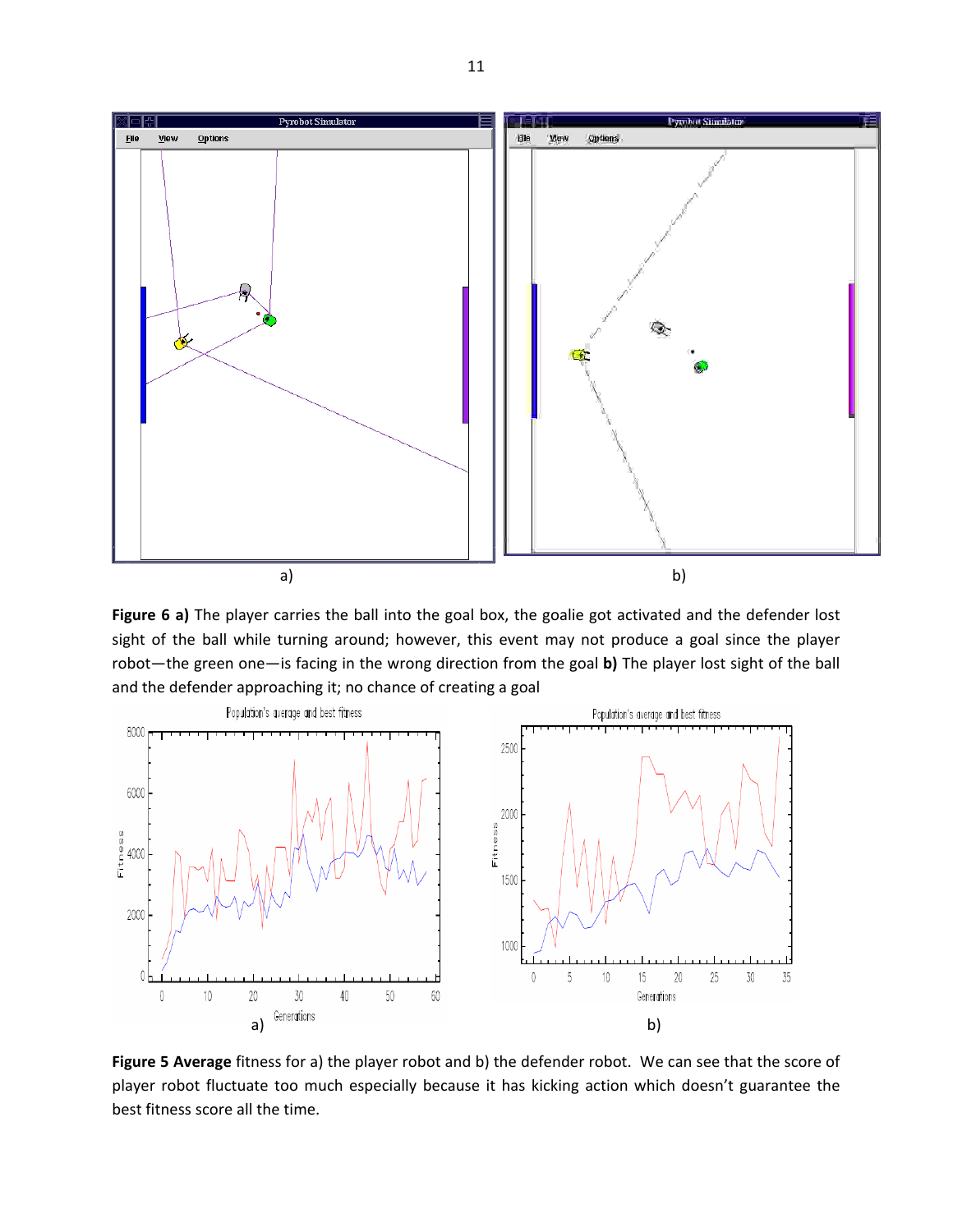

**Figure 6** Phenotype diagrams of the best chromosomes. None of the Phenotypes--both (a) and (b) were originally configured to have hidden nodes. Although phenotype (a) looks simple, it is one of the best successful experiments where the player robot can score the goals well. (b) is a sample of phenotype for the defender robot, which only has two outputs because there is no kicking action implemented in it.

#### **5. Discussion**

Defining the output for the neural network for the player was fairly straightforward but tricky: It would signal the right and left motors to move either forward or backward, allowing the robot to move in any direction whereas move back and forth to simulate the kicking action when the third output is higher than the threshold—0.5. Deciding how to represent the world state, i.e. the inputs to the neural network, also turned out to be easy because of our background knowledge from the midterm project. However,

It required some amount of thinking, justification and experimenting to decide whether to use a particular value as part of the inputs or the fitness function. According to our experience in the midterm and this project, we found that it is important to come up with a good set of input values first and then explore the suitable fitness function. Next is to adjust the parameters and threshold values. It usually takes around 10 or so experiments—each lasting 30 generations—to observe a satisfactory behavior from the robot.

Although the smart choice of the input nodes and the fitness scores are critical to some extent, the entire project definitely required very little human involvement than it would have taken if we were to also decide the neural network architecture and the excitation values. Writing up the fitness function as a whole was pretty straight forward for us although coming up with a good one is somewhat harder and is solely our responsibility. However, given the simplicity of the fitness function we finally attained and somewhat sophisticated behavior the network was able to achieve, we can't deny that evolutionary techniques are powerful and could play a huge role in developmental robotics.

As a practical note, we noticed in our experiments that the performance of the robots reach the best around 26<sup>th</sup> generation even though we ran a total of 30. Since the most noticeable weakness of the evolutionary learning is the amount of time required to train, we could improve it a little if we can develop a way to detect and stop the runs once the performance—measured, of course, in terms of fitness score—reach the plateau.